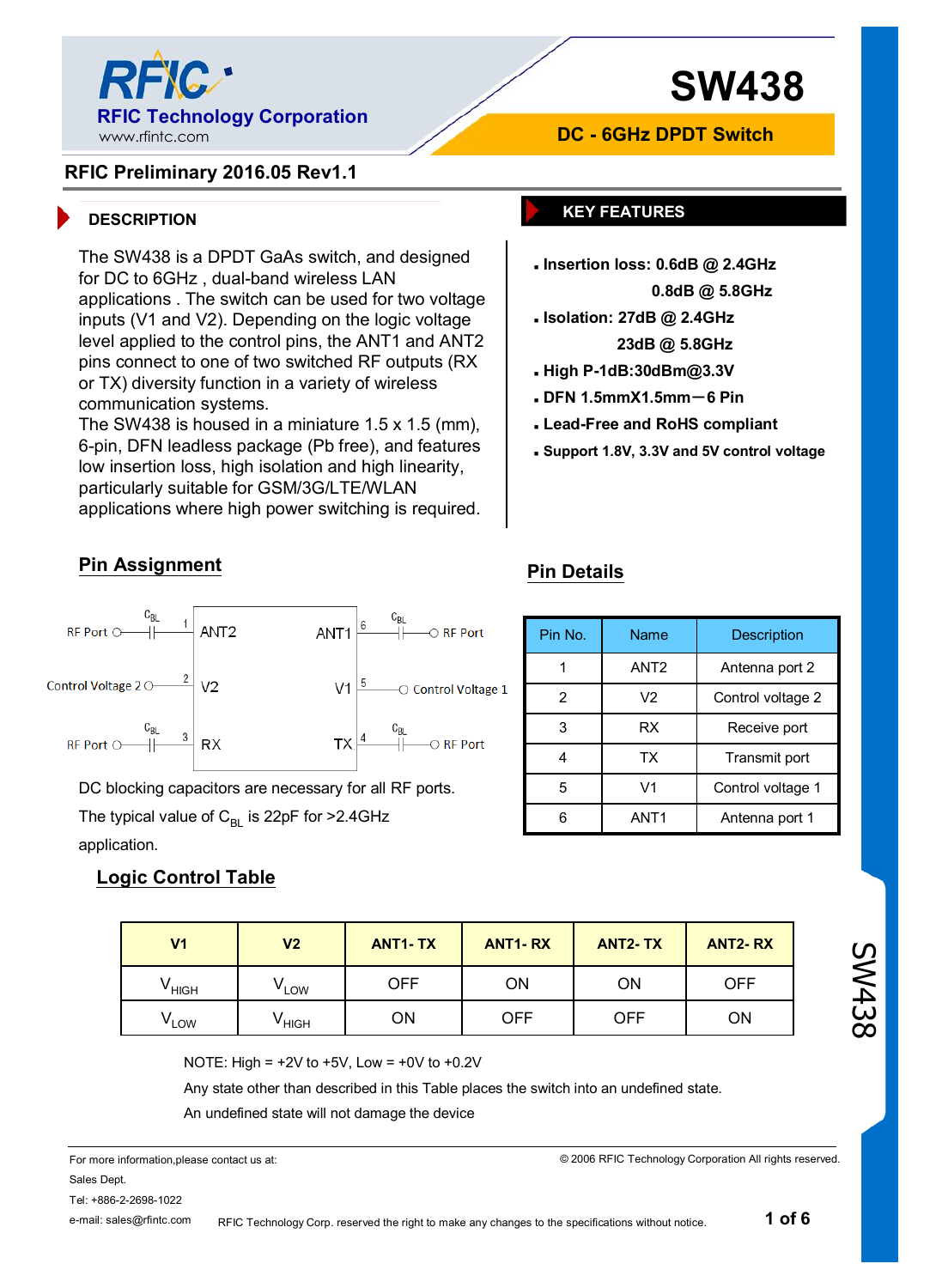

**DC - 6GHz DPDT Switch**

#### **RFIC Preliminary 2016.05 Rev1.1**

## **Electrical Characteristics for +3V Control Voltages**

Logic High =  $3V$ ; Logic Low =  $0V$ ; TA =  $25^{\circ}$ C; unless otherwise noted.

|                        | <b>Specification</b> |      |            |                 |                                                     |  |
|------------------------|----------------------|------|------------|-----------------|-----------------------------------------------------|--|
| <b>Parameter</b>       | <b>Min</b>           | Typ. | <b>Max</b> | <b>Units</b>    | <b>Notes</b>                                        |  |
| <b>Insertion Loss</b>  |                      | 0.4  | 0.6        | dB              | $DC - 1GHz$                                         |  |
|                        |                      | 0.6  | 0.8        |                 | $1 - 3$ GHz                                         |  |
|                        |                      | 0.7  | 0.9        |                 | $3 - 5$ GHz                                         |  |
|                        |                      | 0.6  | 0.8        |                 | $2.4 - 2.5$ GHz                                     |  |
|                        |                      | 0.8  | 1.0        |                 | $4.9 - 5.9$ GHz                                     |  |
| Isolation              |                      | 32   |            | dB              | $DC - 1GHz$                                         |  |
|                        | 24                   | 27   |            |                 | $1 - 3$ GHz                                         |  |
|                        | 22                   | 24   |            |                 | $3 - 5$ GHz                                         |  |
|                        | 24                   | 27   |            |                 | $2.4 - 2.5$ GHz                                     |  |
|                        | 21                   | 23   |            |                 | $4.9 - 5.9$ GHz                                     |  |
| Input/Output RL        |                      | 15   |            | dB              | $DC - 6GHz$                                         |  |
| P <sub>1</sub> dB      |                      |      |            | d <sub>Bm</sub> | $0.5 - 6$ GHz                                       |  |
|                        |                      | 31   |            |                 | VLOW=0V, VHIGH=5V                                   |  |
|                        |                      | 30   |            |                 | VLOW=0V, VHIGH=3.3V                                 |  |
|                        |                      | 21   |            |                 | VLOW=0V, VHIGH=1.8V                                 |  |
| IIP3                   |                      | 46   |            | dBm             | $\triangle$ F = 1MHz, PIN = +20 dBm/tone @0.5 -6GHz |  |
| Switching Time         |                      | 100  |            | ns              | 10/90% or 90/10% RF                                 |  |
|                        |                      | 100  |            |                 | 50% CLT to 90/10% RF                                |  |
| <b>Control Current</b> | $\mathbf{0}$         |      | 0.2        | $\vee$          | VLow 10uA control current                           |  |
|                        | 1.8                  |      | 5          |                 | VHIGH 100uA control current                         |  |

Note: Insertion Loss and Isolation are measured from RFC to RF1, RF2

#### **Absolute Maximum Ratings Important Note:**

| <b>Parameter</b>                     | <b>Rating</b>       | <b>Unit</b> |
|--------------------------------------|---------------------|-------------|
| DC Power Supply For Collector        | $+6$                | V           |
| RF Input Power 0.5 - 6GHz            | $+35$               | dBm         |
| <b>Operating Ambient Temperature</b> | $-40$ to $+125$     | °С          |
| Storage Temperature                  | $-60$ to $+150$     | °C          |
| <b>MSL</b>                           | IFVFI <sub>1</sub>  |             |
| ESD                                  | <b>HBM Class 1A</b> |             |

The information provided in this datasheet is deemed to be accurate and reliable only at present time. RFIC Technology Corp. reserves the right to make any changes to the specifications in this datasheet without prior notice.

© 2006 RFIC Technology Corporation All rights reserved.



**Caution: ESD Sensitive Appropriate precaution in handling, packaging And testing devices must be observed.**

For more information,please contact us at: Sales Dept.

Tel: +886-2-2698-1022

e-mail: sales@rfintc.com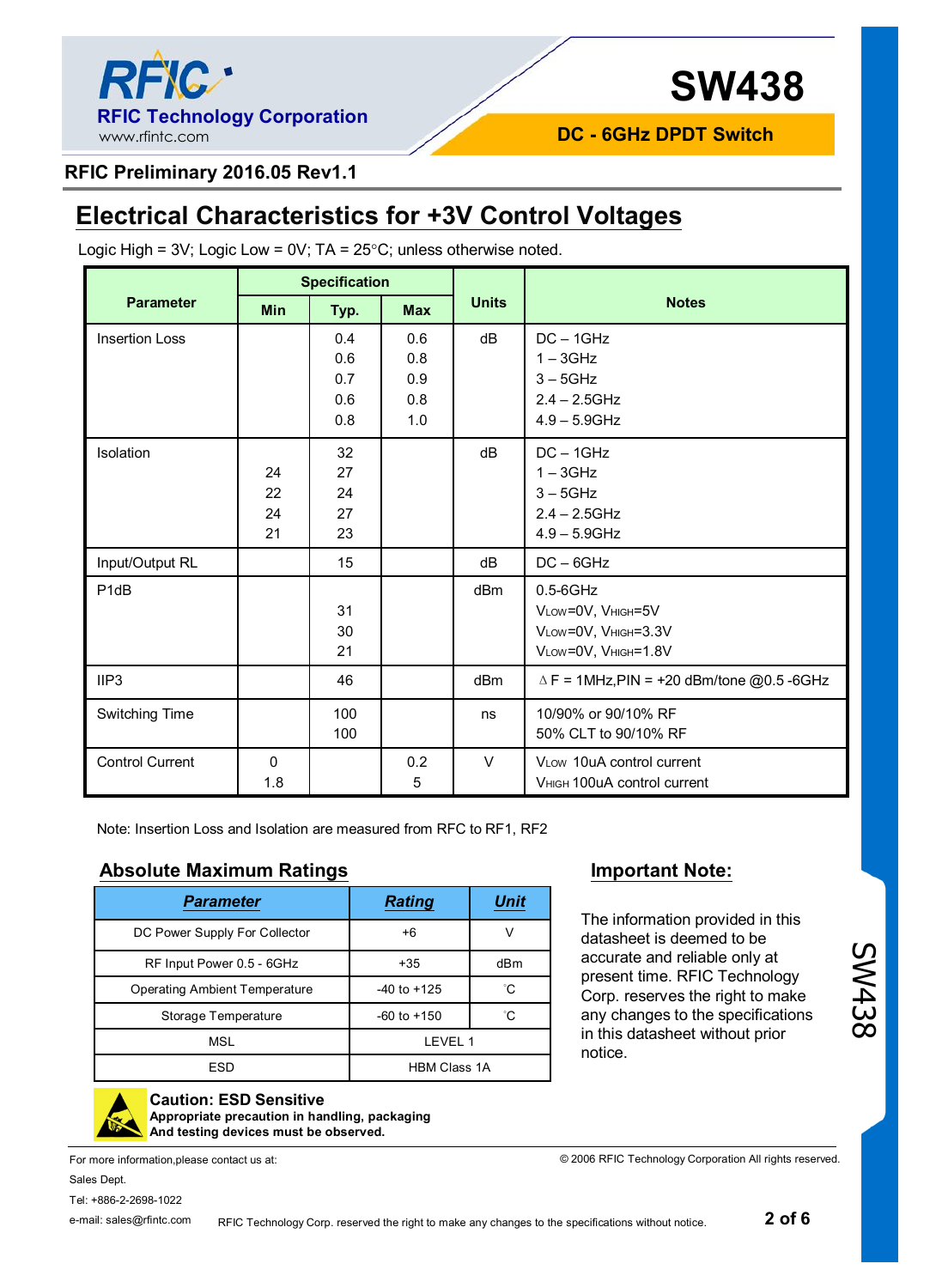

**DC - 6GHz DPDT Switch**

#### **RFIC Preliminary 2016.05 Rev1.1**

## **Typical Characteristic Chart (0, +3V)**





© 2006 RFIC Technology Corporation All rights reserved.

For more information,please contact us at: Sales Dept. Tel: +886-2-2698-1022 e-mail: sales@rfintc.com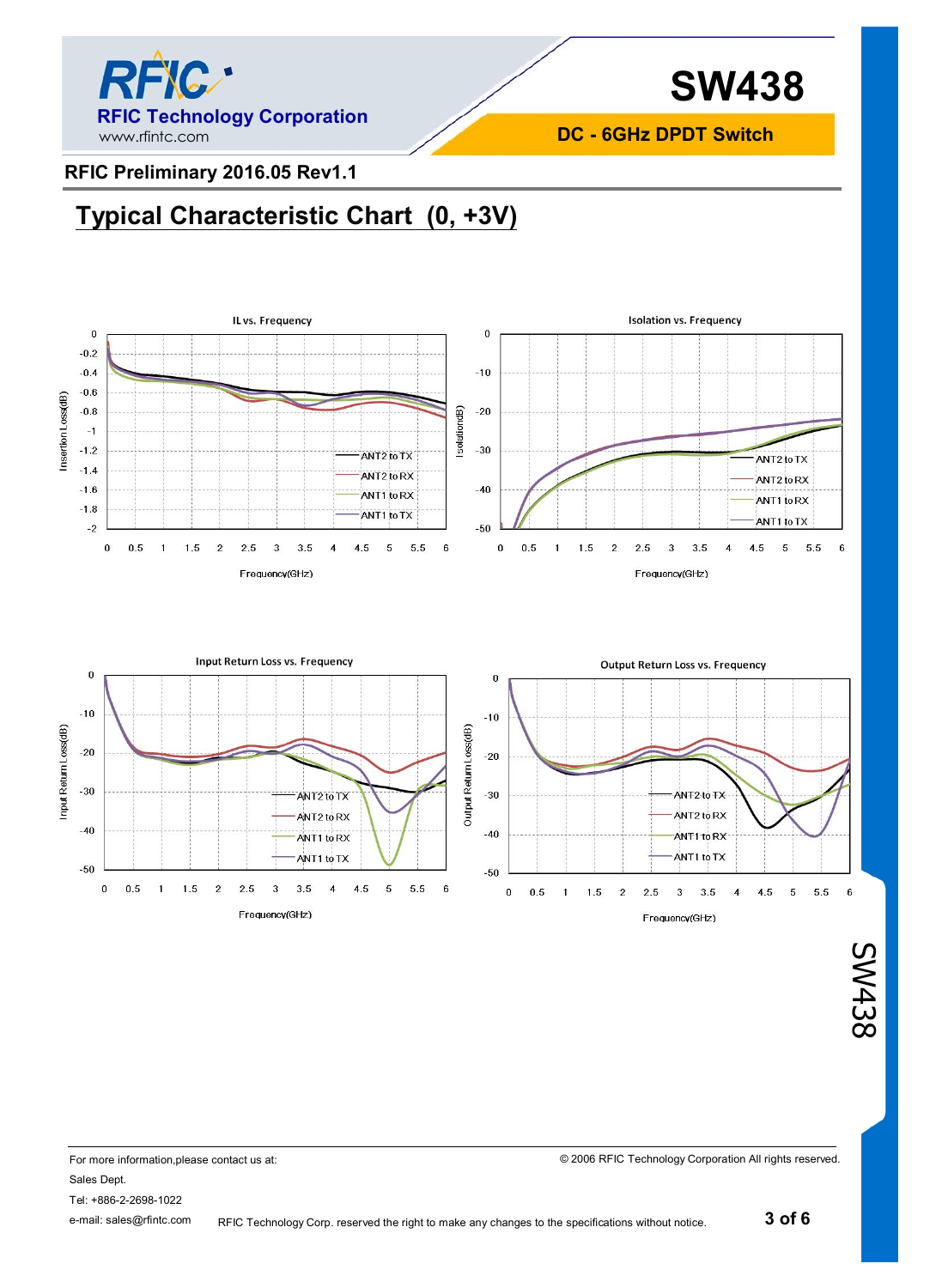

**SW438**

**DC - 6GHz DPDT Switch**

### **RFIC Preliminary 2016.05 Rev1.1**

## **Package Outline**

### **Top View Bottom View**





## **Side View**



|        | Dimensions in Millimeters |          |       |  |  |  |
|--------|---------------------------|----------|-------|--|--|--|
| Symbol | MIN<br>NOM                |          | MAX   |  |  |  |
| А      | 0.35                      |          | 0.40  |  |  |  |
| A1     | 0.00                      |          | 0.05  |  |  |  |
| Α2     | 0,223                     |          | 0.273 |  |  |  |
| АЭ     |                           | 0.127REF |       |  |  |  |
| b      | 0.15                      | 0.20     | 0.25  |  |  |  |
| D      | 1.45                      | 1.50     | 1.55  |  |  |  |
| Πl     |                           | 1.2BSC   |       |  |  |  |
| E      | 1.45                      | 1.50     | 1.55  |  |  |  |
| E1     |                           | 0.70BSC  |       |  |  |  |
| E2     |                           | 0.30BSC  |       |  |  |  |
| e      |                           | 0.50BSC  |       |  |  |  |
| L      | 0.15                      | 0.20     | 0.25  |  |  |  |
| θ      | -12                       |          | ٥     |  |  |  |
| ccc    |                           | 0.08     |       |  |  |  |
| М      |                           |          | 0.05  |  |  |  |
| Burr   | 0.00                      | 0.03     | 0.06  |  |  |  |

© 2006 RFIC Technology Corporation All rights reserved.

SW438

For more information,please contact us at: Sales Dept. Tel: +886-2-2698-1022

e-mail: sales@rfintc.com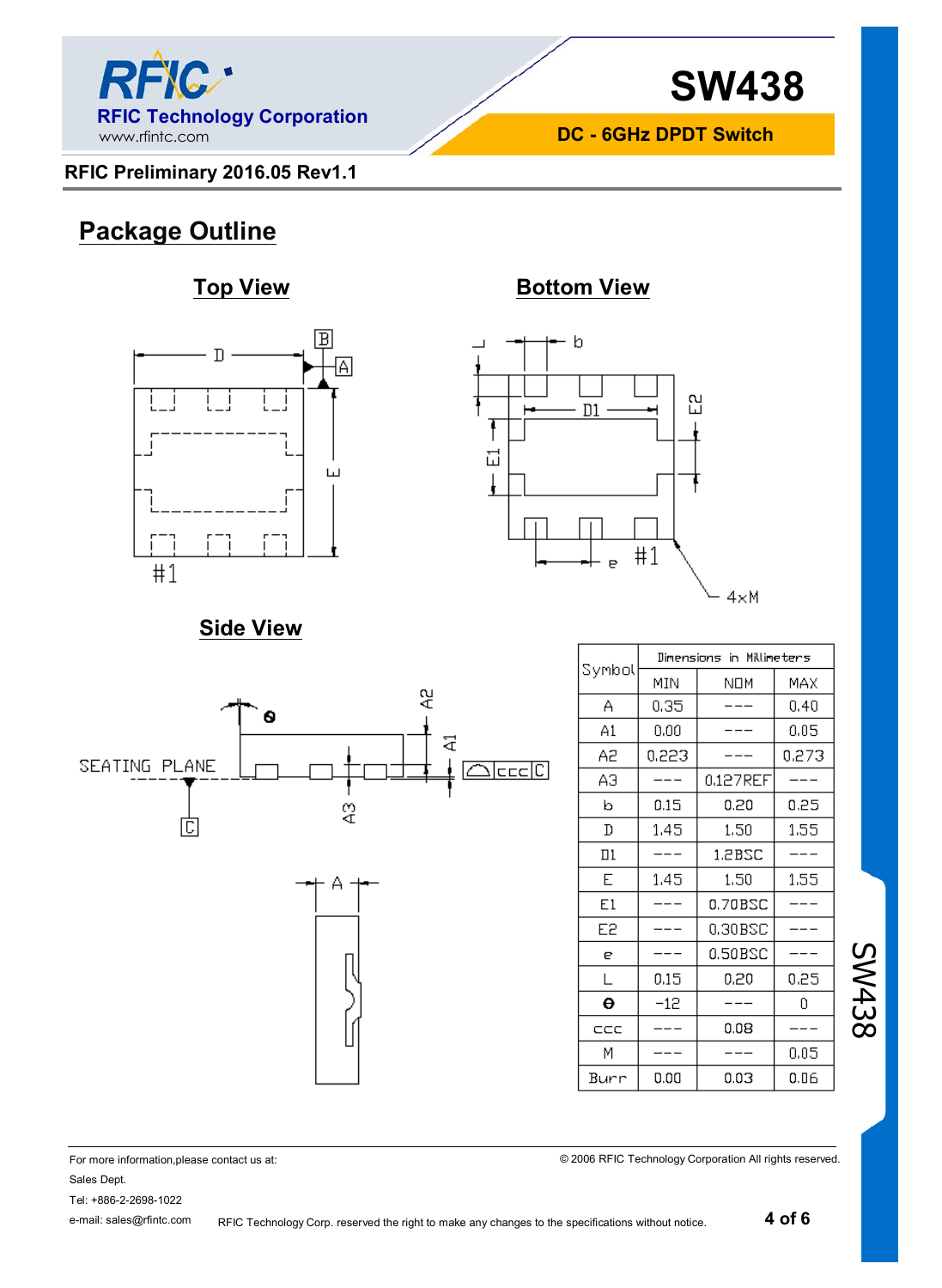

**DC - 6GHz DPDT Switch**

#### **RFIC Preliminary 2016.05 Rev1.1**

## **Packing**



| <b>Allen Contract Contract Contract Contract Contract Contract Contract Contract Contract Contract Contract Contract Contract Contract Contract Contract Contract Contract Contract Contract Contract Contract Contract Contract</b> |                                        | (nm)(nininun) |  |
|--------------------------------------------------------------------------------------------------------------------------------------------------------------------------------------------------------------------------------------|----------------------------------------|---------------|--|
|                                                                                                                                                                                                                                      | LEADER COVER TAPE WITH EMPTY CAVITIES  | B40(210格)     |  |
|                                                                                                                                                                                                                                      | TRAILERICOVER TAPE WITH EMPTY CAVITIES | 4000100格      |  |
|                                                                                                                                                                                                                                      | FIXING TAPE                            | 100           |  |
| PROTECTIVE BAND (t=1.0mm)                                                                                                                                                                                                            |                                        | 1200          |  |

| PKG<br><b>TYPE</b>     | Tape<br>Width<br>(mm) | Reel<br>Size | Devices<br>Per<br>Reel |
|------------------------|-----------------------|--------------|------------------------|
| SKIKKSDN 15x15x155-8L) | 8                     |              | 3000                   |



SW438

For more information,please contact us at: Sales Dept. Tel: +886-2-2698-1022 e-mail: sales@rfintc.com RFIC Technology Corp. reserved the right to make any changes to the specifications without notice.

© 2006 RFIC Technology Corporation All rights reserved.